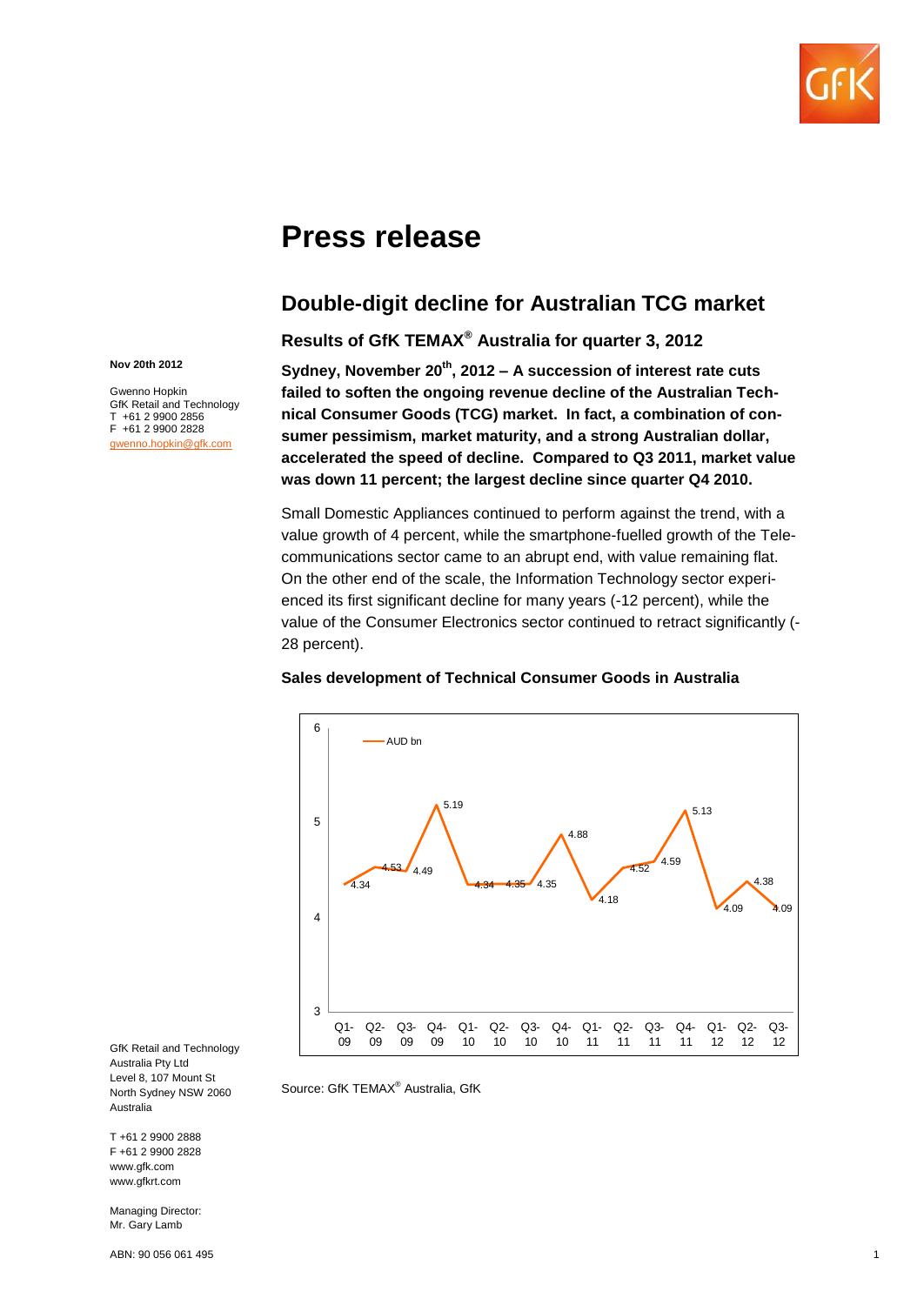

# **Small Domestic Appliances: Domestic bliss**

Within an environment of significant market volatility, the Small Domestic Appliances sector has been delivering steady, modest growth throughout 2011 and 2012. Technological and design innovation, coupled with ongoing media interest in the kitchen and household arena, has been successful in attracting consumers to higher-end, higher-value products. This has contributed to the steady value of the sector as a whole, while many other sectors fall victim to intense price erosion.

Star segments within this sector continue to be food preparation products, hot beverage makers and vacuum cleaners, while hair stylers generated this quarter's highest value growth.

# **Telecommunications: Smartphone value remains flat**

With its dominant position as the largest single segment within the TCG market, the value generated by mobile / smartphones has a significant impact on overall market trends. Following a relatively brief (Q1 2011 to Q1 2012) but unprecedented period of growth, the value of the segment in Q3 remained flat. Thanks to the influence of higher-end smartphones, however, value sales continue to exceed units: in fact, although value was flat, the segment experienced significant, double-digit unit decline in the quarter.

### **Major Domestic Appliances: Knocked by consumer sentiment**

One of the most stable sectors within the TCG market, Major Domestic Appliances also suffered this quarter from the consumer propensity to save rather than spend. Despite a trend towards higher-specification products (i.e. higher-capacity washing machines, French door refrigerators and 14+ place settings dishwashers), the sector suffered a modest 4 percent value decline. Encouragingly, however, for this increasingly competitive sector, microwave ovens is the only segment to have experienced significant price erosion. The overall average price for all other segments remained steady.

# **Information Technology: Value slump**

Since the launch of the GfK TEMAX report in 2008, the Information Technology (IT) sector has never before reported double-digit decline. The strong growth of new technology segments (media tablets and touchscreen PCs) continues to be significant, but is not sufficient to compensate for overall declines in average price. This declining average price is a result of both general price erosion, and more significantly, by the changing structure of the sector: unit sales of media tablets exceeded sales of notebook PCs for the first time in Q3.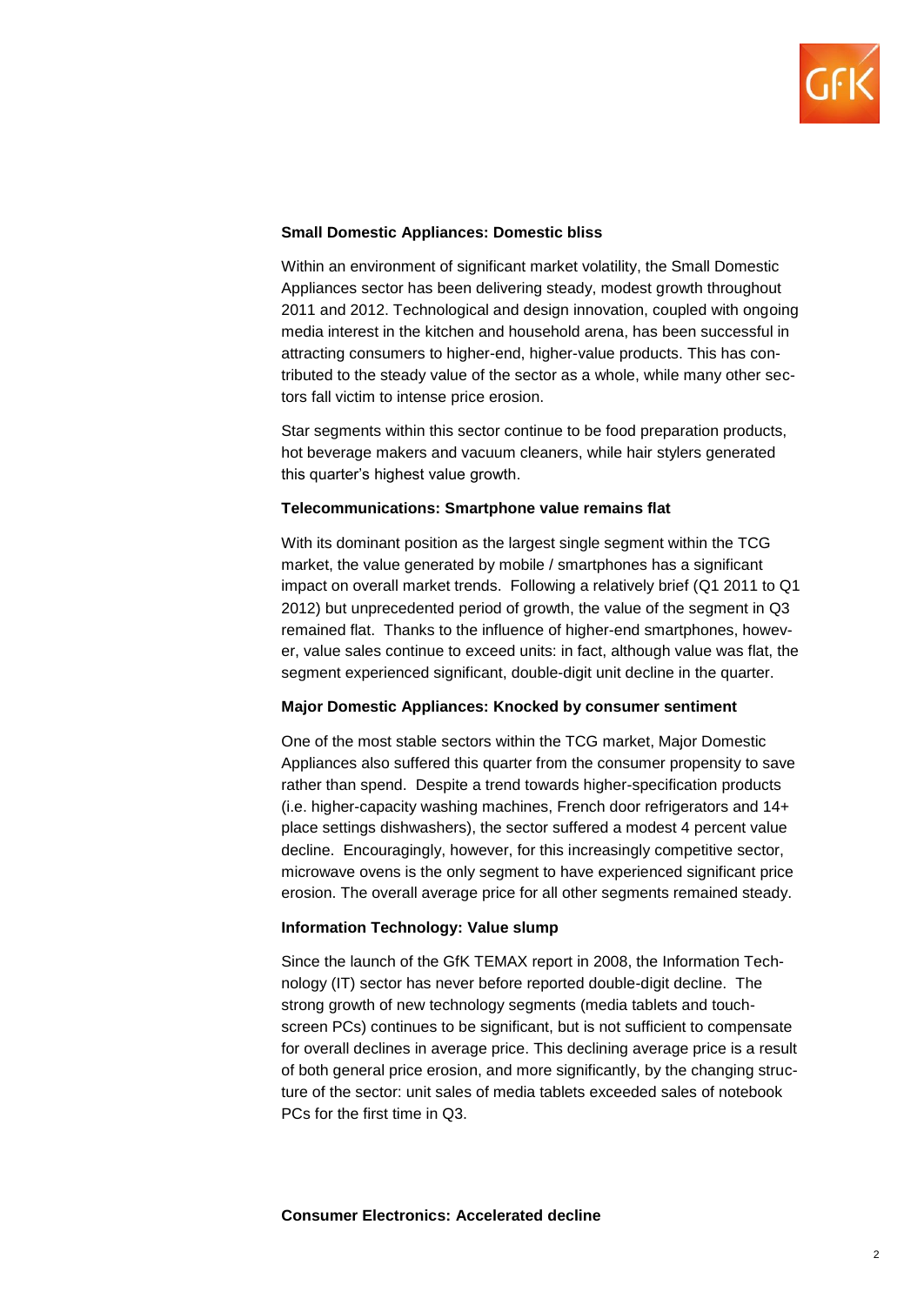

The ailing Consumer Electronics sector continues to deliver the most negative results of the TCG market, with decline for the quarter accelerating to 28 percent. Within TVs, a segment which has been contracting in value since its peak in 2009, is now also contracting in units, having reached a volume peak in 2011. The decline in units is now so significant, as the market finds its new, 'natural' size, that even slight increases in overall average price have very little impact on the value of the segment.

Although by far the largest segment in this sector, TV is by no means the only segment to experience decline in this quarter. Almost all Consumer Electronics segments experienced substantial decline, with the one exception of headphones, which is enjoying a revival of fortunes, thanks to the inflated attachment base of products across the Telecom and IT sectors.

### **Turmoil expected to continue**

The Australian TCG market is clearly experiencing some exceptional challenges, causing significant turmoil within the retailer base. The quarter has been marked by store closures and changes in ownership, while the industry re-structures and re-positions itself for the uncertain future ahead. Overall trends are unlikely to change significantly during the lead-up to Christmas, but new model launches and product developments will be optimized, in order to maximize the peak season's share of consumer spend.

### **Summary in table format**

|                                     | Q4<br>2011<br><b>M.AUD</b> | Q1<br>2012<br><b>M.AUD</b> | Q2<br>2012<br><b>M.AUD</b> | Q3<br>2012<br><b>M.AUD</b> | Q312<br>/Q311<br>$+/-%$ | Q1-3<br>2012<br><b>M.AUD</b> | Q1-312<br>/Q1-311<br>$+/-%$ |
|-------------------------------------|----------------------------|----------------------------|----------------------------|----------------------------|-------------------------|------------------------------|-----------------------------|
|                                     |                            |                            |                            |                            |                         |                              |                             |
| Consumer Electronics (CE)           | 1,248                      | 826                        | 815                        | 793                        | $-27.8%$                | 2,434                        | $-23.3%$                    |
| Photo (PH)                          | 206                        | 110                        | 139                        | 129                        | $-18.3%$                | 379                          | $-14.6%$                    |
| Major Domestic Appliances (MDA)     | 811                        | 771                        | 786                        | 775                        | $-4.4%$                 | 2,332                        | $-1.6%$                     |
| Small Domestic Appliances (SDA)     | 487                        | 350                        | 508                        | 431                        | 3.8%                    | 1,290                        | 2.7%                        |
| Information Techonology (IT)        | 973                        | 879                        | 997                        | 888                        | $-11.7%$                | 2,764                        | $-1.1%$                     |
| Telecommunication (TC)              | 1,249                      | 985                        | 969                        | 918                        | 0.1%                    | 2,872                        | 6.4%                        |
| Office Equipment & Consumables (OE) | 154                        | 173                        | 165                        | 157                        | $-12.4%$                | 495                          | $-9.4%$                     |
| GfKTEMAX <sup>®</sup> Australia     | 5.128                      | 4.094                      | 4.380                      | 4.091                      | $-10.8%$                | 12.566                       | $-5.4%$                     |

Source: GfK TEMAX® Australia, GfK

### **The Survey**

GfK TEMAX<sup>®</sup> is an index developed by GfK to track the technical consumer goods markets. The findings are based on surveys carried out on a regular basis by the retail panel of GfK. The retail panel comprises data from over 390,000 retail outlets worldwide. Since February 2009, GfK has also been compiling the GfK TEMAX® index at international level in more than 30 countries. It is the first index that includes all of the markets for technical consumer goods in different countries. All reports and press releases are available at [www.gfktemax.com.](http://www.gfktemax.com/)